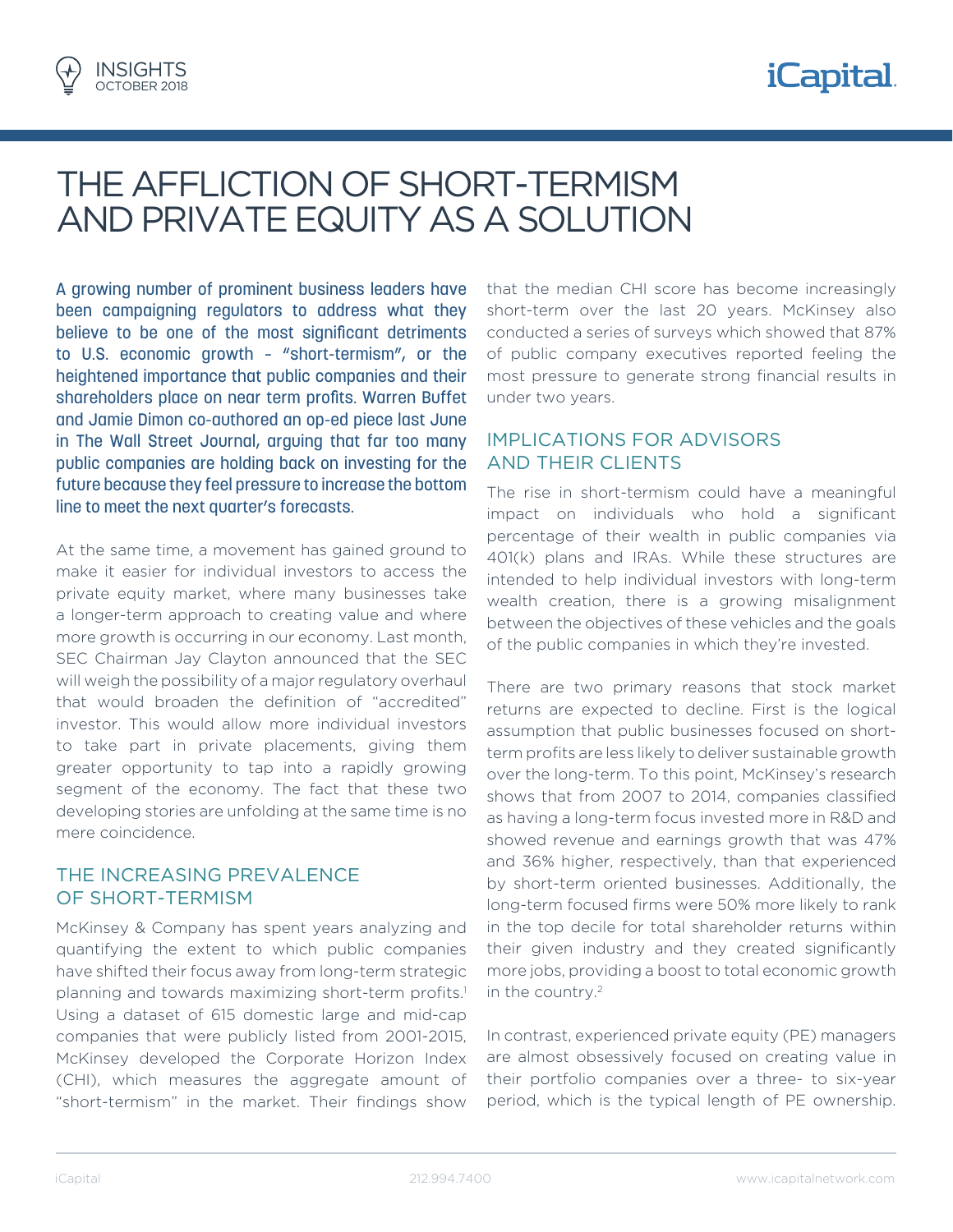These managers spend a tremendous amount of time with the senior executives running their portfolio companies, focusing on long-term value creation plans such as expanding into new markets, making addon acquisitions, selectively consolidating a fragmented sector by acquiring smaller companies at lower entry multiples, and/or improving operations by streamlining costs and selling non-core assets.

### THE SHRINKING UNIVERSE OF PUBLIC COMPANIES

The second potential cause of declining equity returns is the shrinking universe of publicly-traded companies, which has accompanied the rise in short termism. All too aware of the constant pressure applied by public market investors and analysts to meet quarterly earnings, many leading private companies are avoiding listings altogether. With the number of IPOs running at half the levels of the 1990s and 1980s, the number of U.S. public companies has

nearly halved over the past 20 years to under 4,000, as seen in figure 1, leaving a pool of generally more mature, lower growth companies. The average age of publicly listed companies has increased by 50% from 12 years at the peak of public listings in the mid-1990s to over 20 years in 2016.<sup>3</sup> On a per capita basis, the number of publicly listed companies for every 1 million people in the U.S. has declined from 22 in 1975 to 11 in 2016.4

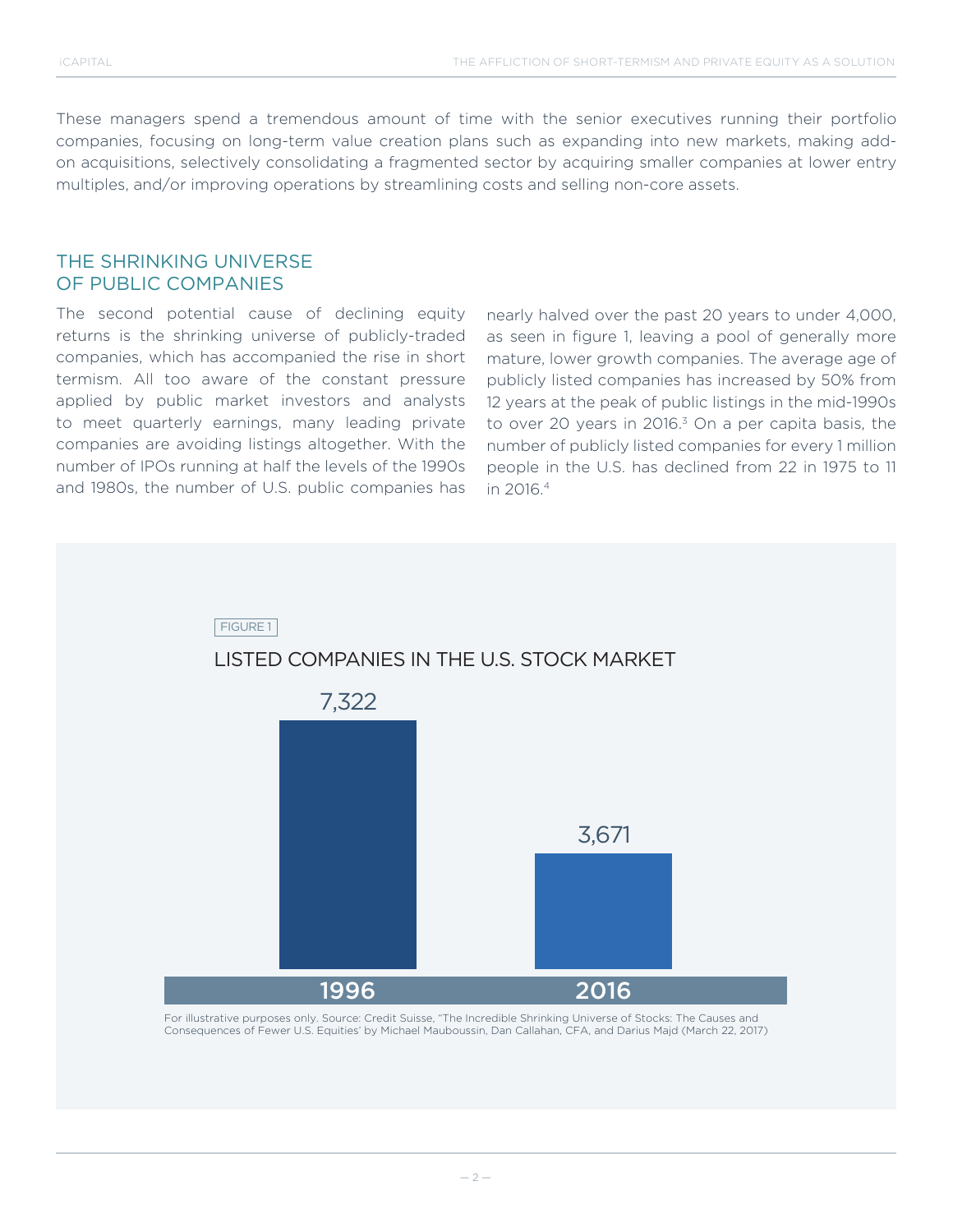

There is also mounting research which suggests that much of the equity value in some of the world's most successful and often disruptive businesses is being created prior to an IPO, leaving retail investors unable to participate in most of the upside. This trend can be seen in figure 2 – if your retail clients had purchased stock in Amazon's IPO in 1997 and held it until today, they would have achieved a return of over 900x. By comparison, if your clients had bought into the IPOs of Alibaba, Facebook and Google (all of which stayed private much longer than Amazon did) they would have experienced much smaller returns, as private investors had already reaped the hyper growth which occurred during the private phase.<sup>5</sup>

Some public companies are even delisting from exchanges to focus on long-term goals. One high profile example is Dell, the technology giant that was taken private in 2013 after spending 25 years as a publiclytraded company. Dell believed that it was unable to execute upon its long-term plans while operating under the microscope of public markets, with the company's founder, Michael Dell, highlighting that as a private company they were "able to be bold, make investments and focus 100 percent on customers." After spending five years turning the business around and investing in several growth initiatives and some major acquisitions, including buying EMC in 2016, Dell is now worth an estimated \$70 billion - nearly triple its valuation at the time of its buyout, which involved a major private equity firm.

# PRIVATE EQUITY AS A SOLUTION FOR YOUR CLIENTS

With continued "short-termism" posing a threat to the long-term return profile of public markets, it is increasingly important for your clients to find ways to gain exposure to private businesses that buck this trend. This is where the SEC announcement about potentially loosening of the definition of "accredited" investor comes into play and is an area to watch closely.

Perhaps the biggest issue for investors looking to allocate to private equity is liquidity, as these funds typically require long lock-up periods. However,